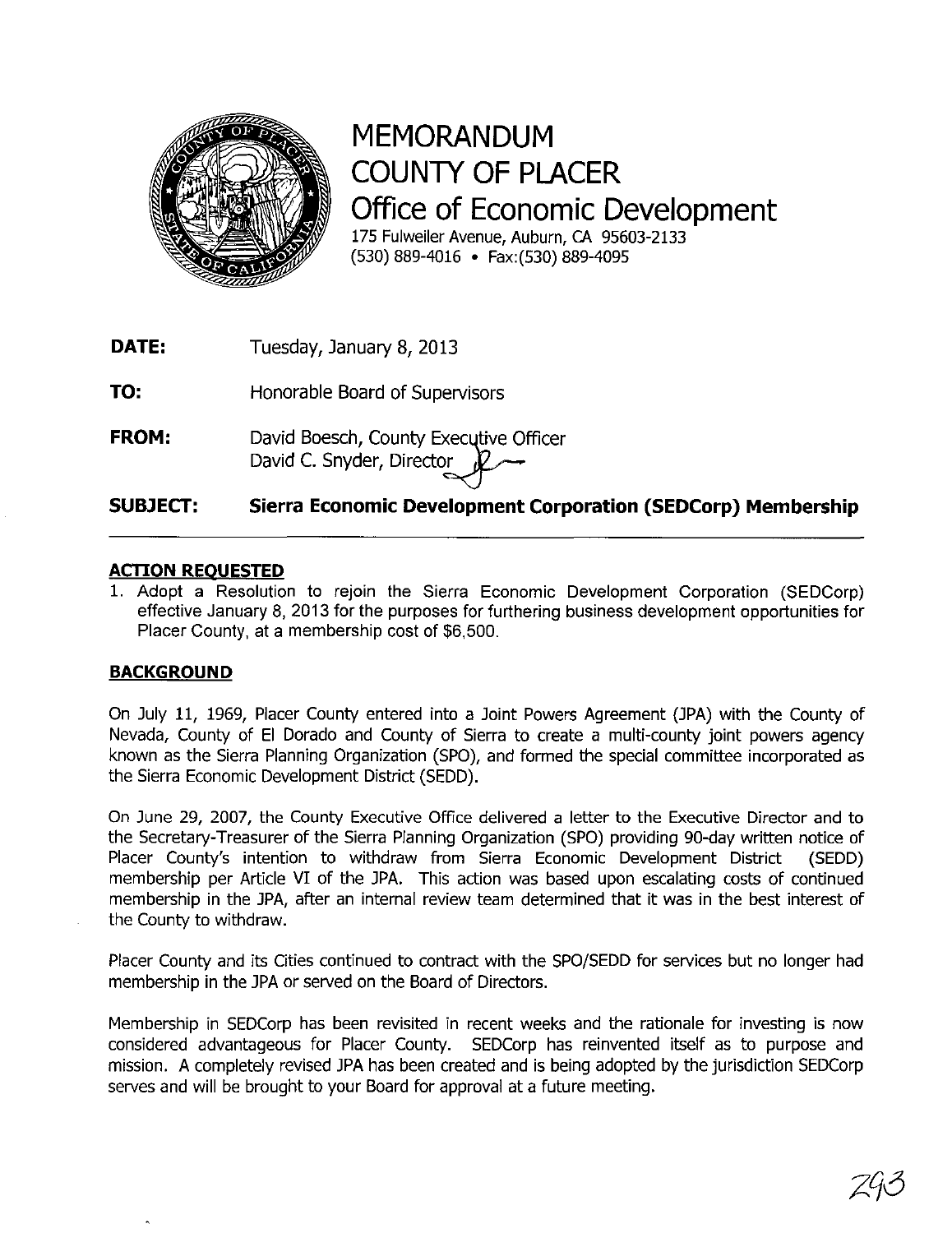Memorandum - Board of Supervisors Re: SEDCorp Membership Tuesday, January 8, 2013 Page Two

SEDCorp's new services align with the programs and priorities of the Placer County Office of Economic Development and Placer County Economic Development Board Roadmap. SEDCorp's success with grant funds, providing business development services, direct small business lending, and accelerating the deployment of broadband services can best be supported and maximized in Placer County through membership and participation in the JPA.

#### ENVIRONMENT IMPACT

None

#### **FISCAL IMPACT**

The cost to rejoin SEDCorp is equal to the requirements for matching funds for two consistent Federal Programs, the Small Business Administration (SBA) and the Economic Development Administration (EDA). Placer County's share of the matching fund requirement is \$6,500.

**Attachments** 

 $\sim$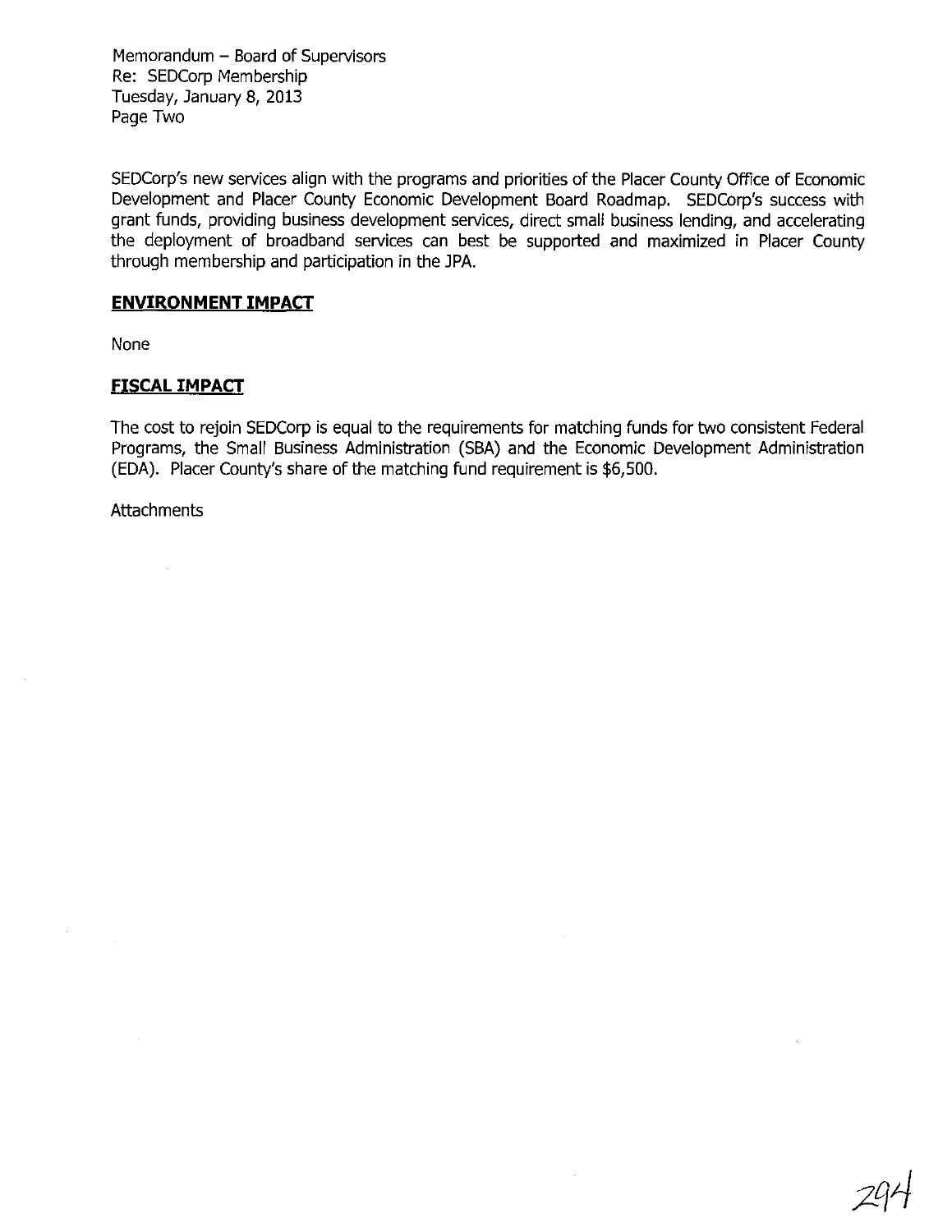# **Before the Board of Supervisors County of Placer, State of California**

#### In the matter of: A RESOLUTION TO REJOIN THE SIERRA ECONOMIC DEVELOPMENT CORPORATION (SEDCorp) EFFECTIVE JANUARY 8, 2013

Resol. No: Ord No: -------

First Reading:

The following **RESOLUTION** was duly passed by the Board of Supervisors of the County of Placer

at a regular meeting held Tuesday. Ianuaty 8. 2013 by the following vote on roll call:

Ayes:

Noes:

Absent:

Signed and approved by me after its passage.

Chairman, Board of Supervisors

Attest: Clerk of said Board

WHEREAS, on July 11, 1969, Placer County entered into a Joint Powers Agreement (JPA) with the County of Nevada, County of El Dorado and County of Sierra to create a multi-county joint powers agency known as the Sierra Planning Organization (SPO), and formed the special committee incorporated as the Sierra Economic Development District (SEDD) now called the Sierra Economic Development Corporation (SEDCorp); and

WHEREAS, SEDCorp is a non-profit organization devoted to supporting the economic development of rural communities north and east of Sacramento with grant funds, business development services, small business lending and, and accelerated delivery of broadband services; and

WHEREAS, these services align with the programs and priorities of the Placer County Office of Economic Development and Placer County Economic Development Board Roadmap and it is now deemed to be in the best interest of the County to renew its membership in SEDCorp;

WHEREAS, the SEDCorp Board of Directors had encouraged Placer County to renew its membership and currently consisting of El Dorado, Nevada and Sierra counties; Placerville, Grass Valley, Loyalton, Colfax, Auburn; and representatives of education and the private sector; and

WHEREAS, SEDCorp adopted a revised JPA on November 7, 2012 intended to replace in its entirety the original JPA drafted in 1969 and last amended in 1974 to reflect important changes in the organization while continuing important authorities and responsibilities; and